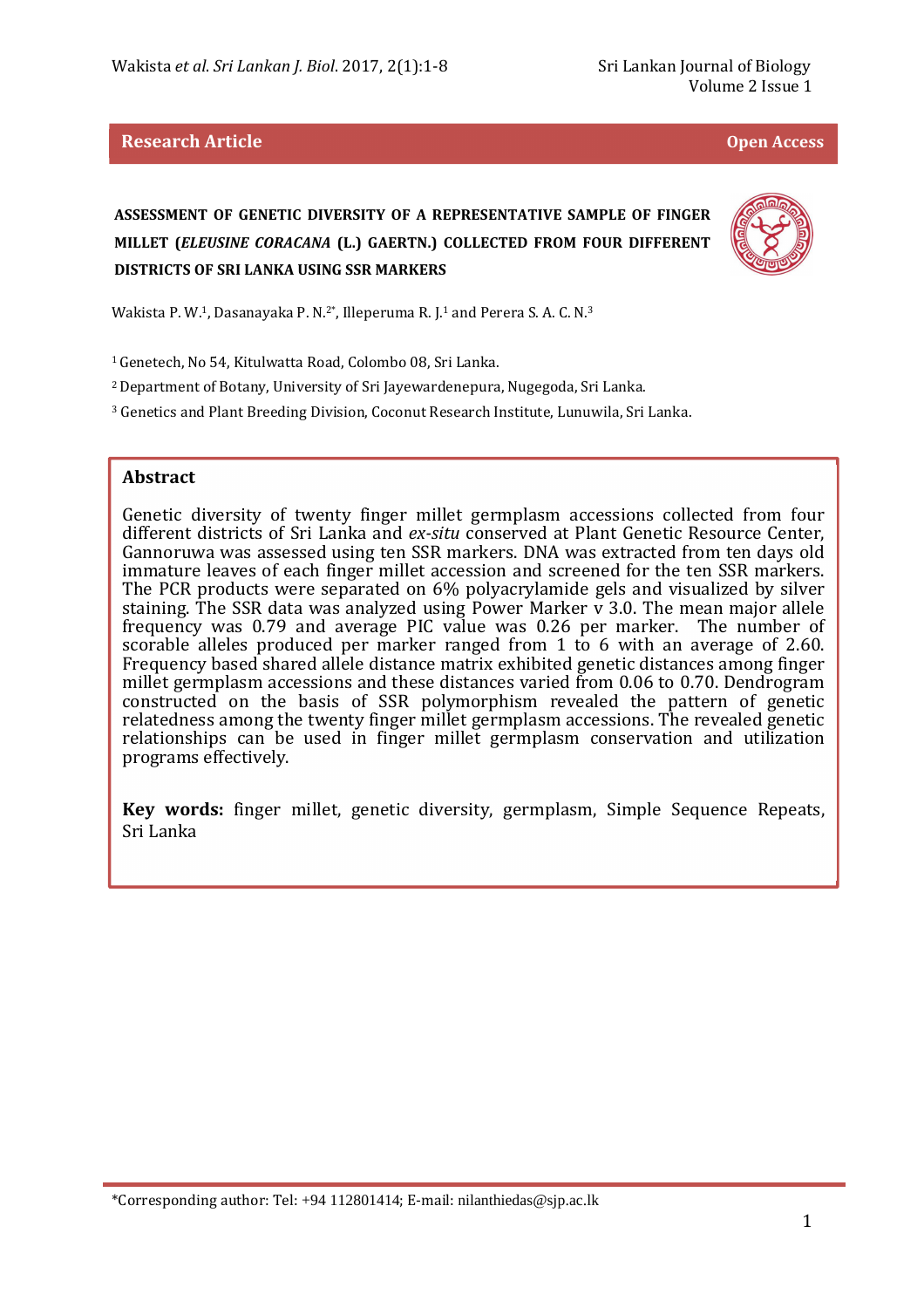## **1. Introduction**

l Finger millet [*Eleusine coracana* (L.) Gaertn.] is an allotetraploid crop  $(2n=4x=36)$  and belongs to the family Poaceae and subfamily, Chloridoideae. Finger millet is an important food crop widely cutivated in the arid and semiarid regions of the world, especially in east African and Asian countries including Sri Lanka. It ranks fourth of all millets with an approximately 8% of the area and 11% of the production in the world. About 4.5 million tons of grains are produced annually on 5 million hectares of land throughout the world (Nethra *et al*., 2014). It is commonly known as "Kurakkan" or "Kurahan" in Sri Lanka. The grain contains 70-76% of carbohydrates, 7-14% crude protein and particularly rich in methionine, iron and calcium (Barbeau and Hilu, 1993). The crop is adapted to a adverse agroecological conditions and it has the ability to withstand significant level of salinity, its relatively resistant to water logging and has few serious diseases (Dida *et al*., 2007). Due to its blood glucose lowering quality, it is currently gaining popularity as diabetic relief food. Considering all of these important properties, recently increasing attention is paid to improve finger millet for which the precise information on genetic diversity of the germplasm collection will be the foundation. The ICRISAT (International Crop Research Institute for the Semi Arid Tropics) gene bank holds nearly 6,000 finger millet<br>germplasm accessions from 24 germplasm accessions from 24 countries, including Sri Lanka. However, in case of finger millet, crop improvement programs are at initial stages and need to focus at large scale. There are very few reports available on the assessment of genetic diversity among finger millet at the national and international level. (Babu, 2015). Sri Lanka is having rich germplasm collection of 249 finger millet accessions at Plant Genetic Resource Center (PGRC), Gannoruwa, Sri Lanka collected from thirteen districts of the Country. These populations may represent an excellent source of adapted germplasm for breeding programs. However little is

known about their genetic variability and only a small fraction of this collection has been characterized in several studies (Wakista *et al*., 2015a, 2015b, 2015c, 2015d, 2016a, 2016b). Being single-locus co-dominant markers<br>with a high degree of length a high degree polymorphism, SSRs are the most suitable markers for genotyping a highly self-pollinating crop with a narrow genetic base such as finger millet (Dida *et al*., 2007). Eighty two SSR markers have been developed for finger millet whereas thirty one of those have been mapped on the linkage map of finger millet by Dida *et al*., 2007. This study was conducted to assess the genetic diversity among 20 finger millet accessions collected from four districts of Sri Lanka using ten SSR markers by Dida *et al*., 2007.

## **2. Material and Methods**

## 3.1 *Plant material used*

Seeds of twenty finger millet germplasm accessions collected from four districts of Sri Lanka was obtained from PGRC, Gannoruwa and used for the study (Table 1).

## 3.2 *DNA extraction and detection of SSR polymorphisms:*

DNA was extracted from ten days old immature leaves using CTAB method (Doyle & Doyle, 1990) and assayed using 10 microsatellite markers (Table 2). The PCR was set up in a  $10 \mu L$ reaction mixture constituting of 1x PCR buffer,  $2mM$  MgCl<sub>2</sub>,  $200\mu$ M dNTPs,  $250$ nM from each of the forward and reverse primer, 1 unit *Taq* DNA polymerase (Promega). amplification conditions was initial denaturation at 94°C for 3 min followed by 10 cycles of denaturation at 94°C for 30 sec, touchdown annealing starting at 62°C for 30 sec, decreasing 0.7°C/cycle, extension at 72°C for 1 min followed by 35 cycles at annealing temperature of 55°C and final extension at 72 °C for

<sup>\*</sup>Corresponding author: Tel: +94 112801414; E-mail: nilanthiedas@sjp.ac.lk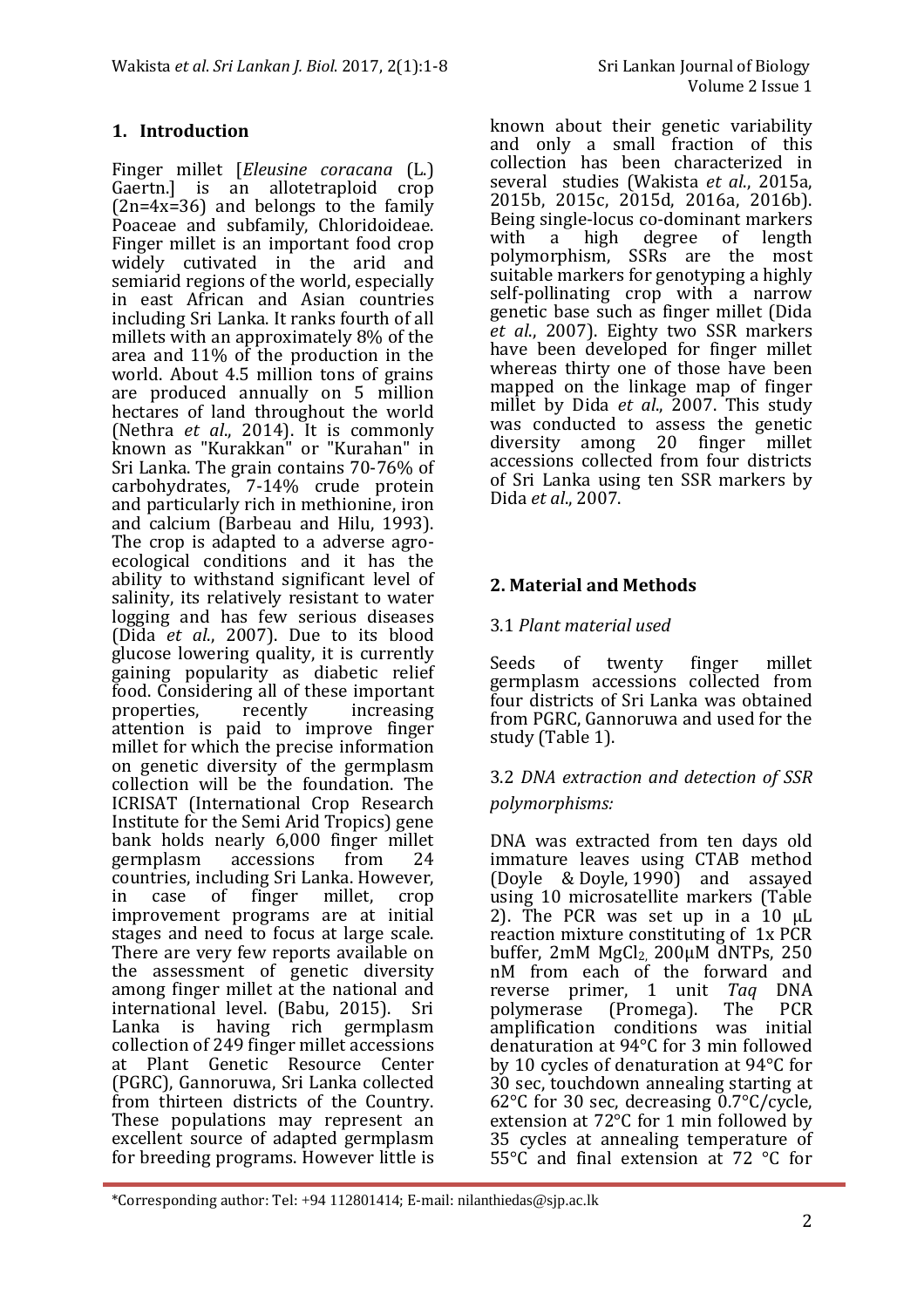| <b>Accession No</b> | <b>Accession Name</b>   | <b>District</b> |
|---------------------|-------------------------|-----------------|
| 007071              | Kurakkan                | Anuradhapura    |
| 007072              | ThummasKurahan          | Anuradhapura    |
| 007074              | Kurakkan                | Anuradhapura    |
| 007075              | Kurakkan                | Anuradhapura    |
| 007077              | Kurakkan                | Anuradhapura    |
| 000236              | Kurakkan                | Hambanthota     |
| 000238              | Kurakkan                | Hambanthota     |
| 000251              | Kurakkan                | Hambanthota     |
| 000258              | Kurakkan                | Hambanthota     |
| 000275              | Kurakkan                | Hambanthota     |
| 000290              | Kurakkan                | Matale          |
| 000319              | Kurakkan                | Matale          |
| 000340              | SuduNikamal             | Matale          |
| 000350              | Naramani                | Matale          |
| 000353              | KaluNikamal             | Matale          |
| 000495              | Kurakkan                | NuwaraEliya     |
| 000496              | Kurakkan                | NuwaraEliya     |
| 000497              | Kurakkan                | NuwaraEliya     |
| 000504              | Kurakkan                | NuwaraEliya     |
| 000505              | Kurakkan<br>NuwaraEliya |                 |
|                     |                         |                 |

**Table 1.** Details of finger millet germplasm accessions collected from four different districts of Sri Lanka.

4 min (Dida *et al*, 2007). PCR products were separated on 6% polyacrylamide (denaturing) gels and visualized by staining with silver nitrate. The alleles were scored based on the size of each PCR amplified fragment and used for the further analysis.

## 3.3 *Data analysis*

l

The major allele frequency, gene diversity, heterozygosity and Polymorphic Information Content (PIC) for each SSR locus were calculated using Power Marker v 3.0 (Liu & Muse, 2005). Frequency based shared allele distances were calculated and used to construct a dendrogram using UPGMA method with the same software.

## **3. Results**

Out of the 10 SSR markers, seven markers (UGEP5, UGEP10, UGEP12,<br>UGEP15, UGEP24, UGEP68 and  $UGEP24$ ,  $UGEPS68$  and UGEP77) were polymorphic and the remaining (UGEP11, UGEP18 and UGEP31) were monomorphic. Marker UGEP24 generated the highest number of alleles (6) and markers UGEP11, UGEP18 and UGEP31 generated the least number of alleles (1). The major allele frequency of used SSR markers ranged from  $0.\overline{4}2$  to 1 with a mean value of 0.79. UGEP11, UGEP18 and UGEP31 showed the highest major allele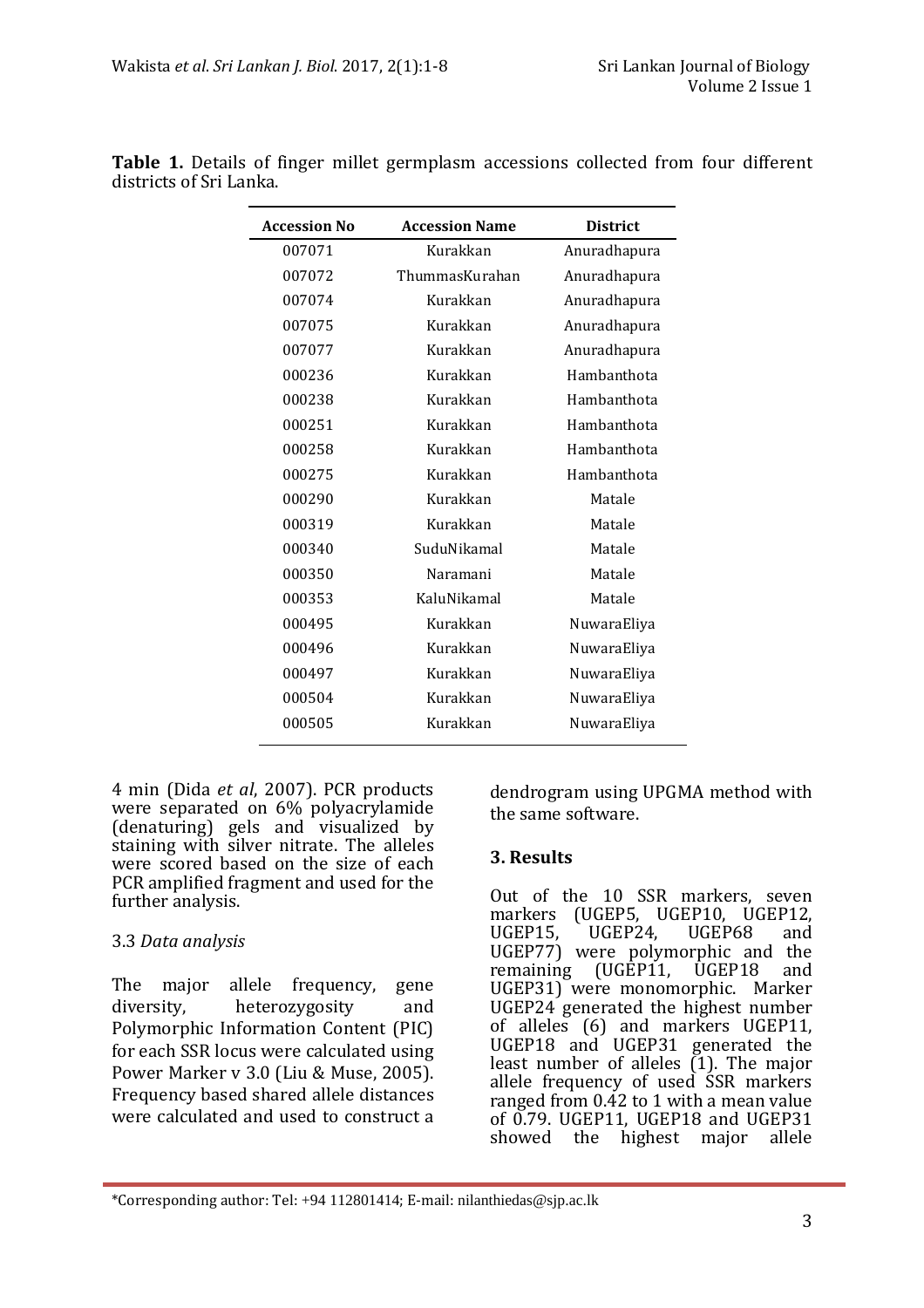frequency and UGEP24 showed the lowest (Table 3).

|                    | <b>Sequence of primer</b>  | Product     |
|--------------------|----------------------------|-------------|
| <b>Marker Name</b> | $(5' - 3')$                | Length (bp) |
|                    | F - TGTACACAACACCACACTGATG |             |
| UGEP5              | R - TTGTTTGGACGTTGGATGTG   | 215         |
|                    | F-AAACGCGATGAATTTTAAGCTC   |             |
| UGEP10             | R - CTATGTCGTGTCCCATGTCG   | 400         |
|                    | F-CCTCGAGTGGGGATCCAG       |             |
| UGEP11             | R - AAGACGCTGGTGGAAATAGC   | 153         |
|                    | F-ATCCCCACCTACGAGATGC      |             |
| UGEP12             | R - TCAAAGTGATGCGTCAGGTC   | 230         |
|                    | F-AAGGCAATCTCGAATGCAAC     |             |
| UGEP15             | R - AAGCCATGGATCCTTCCTTC   | 180         |
|                    | F-TTGCATGTGTTGCTTTTTGC     |             |
| UGEP18             | R - TGTTCTTGATTGCAAACTGATG | 318         |
|                    | F-GCCTTTTGATTGTTCAACTCG    |             |
| UGEP24             | R - CGTGATCCCTCTCCTCTCTG   | 183         |
|                    | F-ATGTTGATAGCCGGAAATGG     |             |
| UGEP31             | R - CCGTGAGCCTCGAGTTTTAG   | 241         |
|                    | F - CGGTCAGCATATAACGAATGG  |             |
| UGEP68             | R - TCATTGATGAATCCGACGTG   | 232         |
|                    | F-TTCGCGCGAAATATAGGC       |             |
| UGEP77             | R - CTCGTAAGCACCCACCTTTC   | 245         |

**Table 2.** Information on SSR markers used for the analysis of genetic diversity of finger millet accessions

Gene diversity varied from 0.00 to 0.73 with an average value of 0.29. Five SSR markers (UGEP5, UGEP12, UGEP15, UGEP24 and UGEP68) showed more gene diversity than the average value and UGEP24 showed the highest. The heterozygosity ranged from 0.00 to 0.20 and the SSR marker UGEP 05 showed the highest heterozygosity value of 0.20. The PIC values ranged from 0.00 to 0.69 and the average PIC value was 0.26. SSR marker UGEP24 showed the highest PIC value (0.69) and UGEP11, UGEP18 and UGEP 31 sowed the PIC value of 0.00 (Table 3).

l

Frequency based shared allele distance matrix exhibited distances between finger millet germplasm accessions. These distances varied from 0.056 to 0.70. The highest distance was observed between 000504 ("Kurakkan" from Nuwara Eliya district) and 000251 ("Kurakkan" from Hambantota district) and the lowest between 007074<br>("Kurakkan" from Anuradhapura Anuradhapura district) and 007077 (Kurakkan from<br>Anuradhapura district), 000497 Anuradhapura district),<br>("Kurakkan" from Nuwara ("Kurakkan" from Nuwara Eliya district).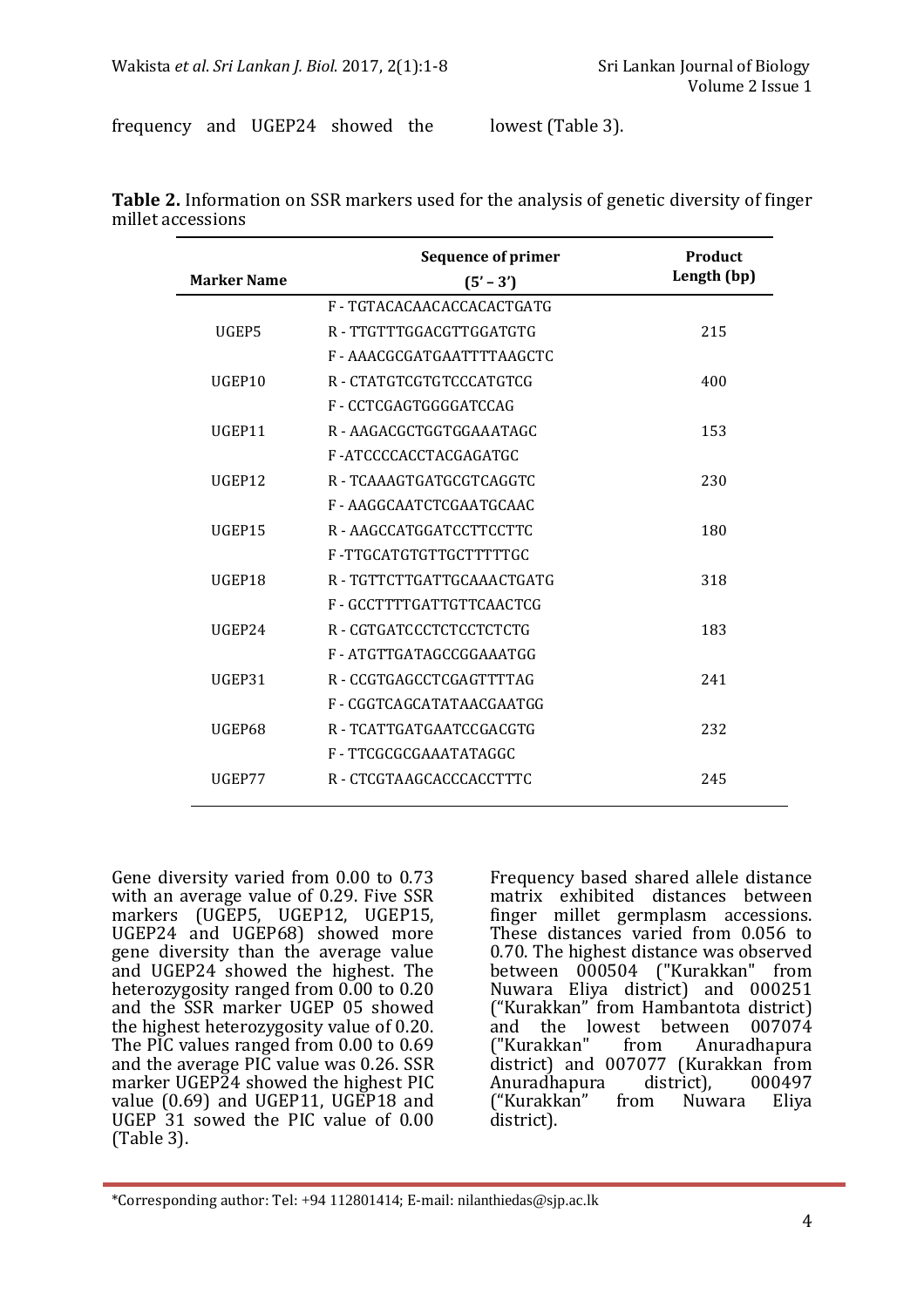Dendrogram constructed on the basis of SSR polymorphism revealed the pattern of relatedness among 20 finger millet germplasm accessions (Figure 1). Two accessions (000504 and 000505 "Kurakkan" from Nuwara Eliya district) out grouped at the first level from other accessions showing the genetic relatedness between them and the high genetic distance from the rest of the accessions. Accessions 000350, 000251, 000258 and 000275, 000495 and 000496, 000236, 000353, 007075 separated from remaining accessions at the second, third, fourth, fifth, sixth, seventh and eighth levels respectively. Clear separation of remaining nine accessions into two sub clusters was observed. First sub cluster comprised of three accessions (000319, 000238 and 000290) collected from Matale and Hambanthota districts and second cluster comprised of six accessions (000340, 000497, 007071, 007072, 007074 and 7077) collected from<br>Matale, Nuwara Eliya and Nuwara Eliya and Anuradhapura districts.

|  | Table 3. Summary of statistics obtained by power marker analysis for finger millet |  |  |  |  |
|--|------------------------------------------------------------------------------------|--|--|--|--|
|  | accessions using SSR markers                                                       |  |  |  |  |

|               | <b>Major Allele</b> | Genotype | <b>Allele</b>  | Gene             |                |            |
|---------------|---------------------|----------|----------------|------------------|----------------|------------|
| <b>Marker</b> | <b>Frequency</b>    | No.      | N <sub>0</sub> | <b>Diversity</b> | Heterozygosity | <b>PIC</b> |
| UGEP5         | 0.75                | 4.00     | 3.00           | 0.39             | 0.20           | 0.33       |
| UGEP10        | 0.90                | 2.00     | 2.00           | 0.18             | 0.00           | 0.16       |
| UGEP11        | 1.00                | 1.00     | 1.00           | 0.00             | 0.00           | 0.00       |
| UGEP12        | 0.70                | 5.00     | 4.00           | 0.48             | 0.10           | 0.44       |
| UGEP15        | 0.50                | 4.00     | 4.00           | 0.59             | 0.00           | 0.50       |
| UGEP18        | 1.00                | 1.00     | 1.00           | 0.00             | 0.00           | 0.00       |
| UGEP24        | 0.42                | 6.00     | 6.00           | 0.73             | 0.00           | 0.69       |
| UGEP31        | 1.00                | 1.00     | 1.00           | 0.00             | 0.00           | 0.00       |
| UGEP68        | 0.80                | 2.00     | 2.00           | 0.32             | 0.00           | 0.27       |
| UGEP77        | 0.89                | 2.00     | 2.00           | 0.19             | 0.00           | 0.17       |
| Mean          | 0.79                | 2.80     | 2.60           | 0.29             | 0.03           | 0.26       |

## **4. Discussion**

l

In general, use of SSR markers to study the genetic diversity in millets is considered as a most appropriate technique providing useful molecular data compared to other marker systems hence gained acceptance world-wide (Stich *et al*., 2010). In the present study out of the 10<sup>SSR</sup> markers seven markers were polymorphic and other three were monomorphic across the twenty genotypes. The number of scorable alleles produced per marker ranged from 1 to 6 with the average of 2.60. It may be due to the fact that finger

millet is a highly self-pollinating crop. A study conducted by Nethra *et al*., 2014 to assess the genetic diversity of 24 finger millet accessions of India using 35 SSR markers reports the same range of 1 to 6 alleles per locus of the present study. Range of  $\overline{3}$  to 23 alleles per locus was reported in a study of 340 finger millet accessions of East Africa using 23 SSR markers (Manyasa *et al.,* 2015). The generation of high number of alleles per locus may be due to the presence of unique alleles present in the wild genotypes, which have been lost during the cultivation and adaptation to

<sup>\*</sup>Corresponding author: Tel: +94 112801414; E-mail: nilanthiedas@sjp.ac.lk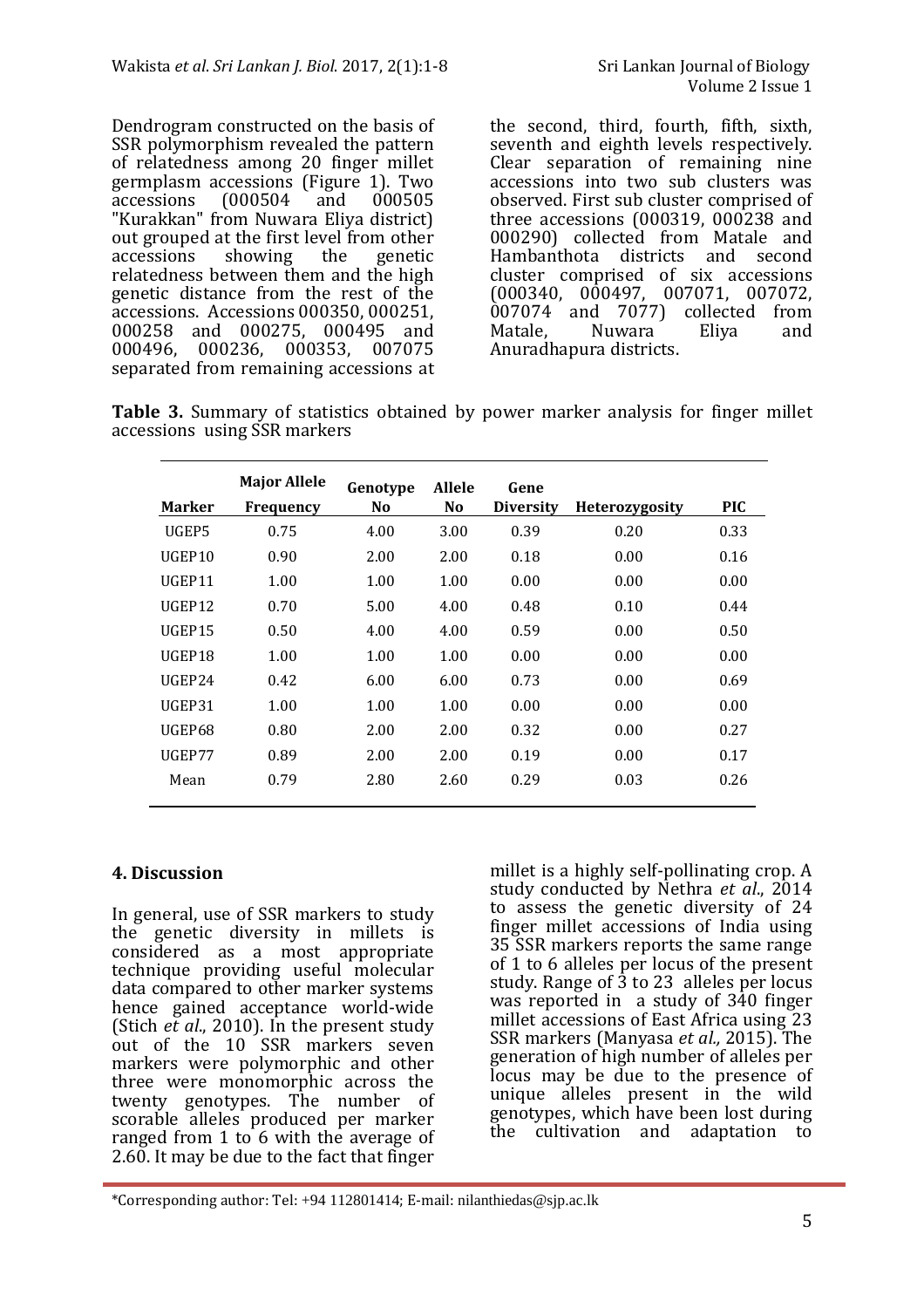favorable conditions (Nethra *et al*., 2014).



**Figure 1.** Dendrogram of finger millet germplasm accessions constructed based on SSR marker analysis.

In the present study, PIC values of the SSR markers ranged from 0.00 to 0.69 and the average PIC value was 0.26. Ramakrishnan *et al.*, (2016) have assessed genetic diversity of 128 Indian and non-Indian genotypes of finger millet using 87 genomic SSR markers and reported PIC values ranging from 0.32 to 0.64 with average PIC value of 0.44.

Gene diversity of the present study varied from 0.00 to 0.73 with an average value of 0.29. The highest gene diversity of 0.73 was with the marker UGEP24 followed by 0.59 of UGEP15. Five out of the ten markers showed more gene diversity than the average value. Ramakrishnan *et al.*, (2016) have

l

observed gene diversity values (0.02 - 0.35 with an average value of  $0.14$ ).

The heterozygosity values observed in the present study (ranging from 0.00 to 0.20 with an average of 0.03) is in agreement with heterozygosity values (ranging from 0 to 0.26 with an average heterozygosity value of 0.11) observed by Ramakrishnan *et al.*, (2016). Heterozygosity is due to the fact that some markers might have detected/ amplified more than a single locus or amplified segments on two different genomes, considering that finger millet is an allotetraploid with two genomes (AA and BB) (Dida *et al*., 2008).

Four accessions (000340: Sudu Nikamal from Matale, 000497: Kurakkan from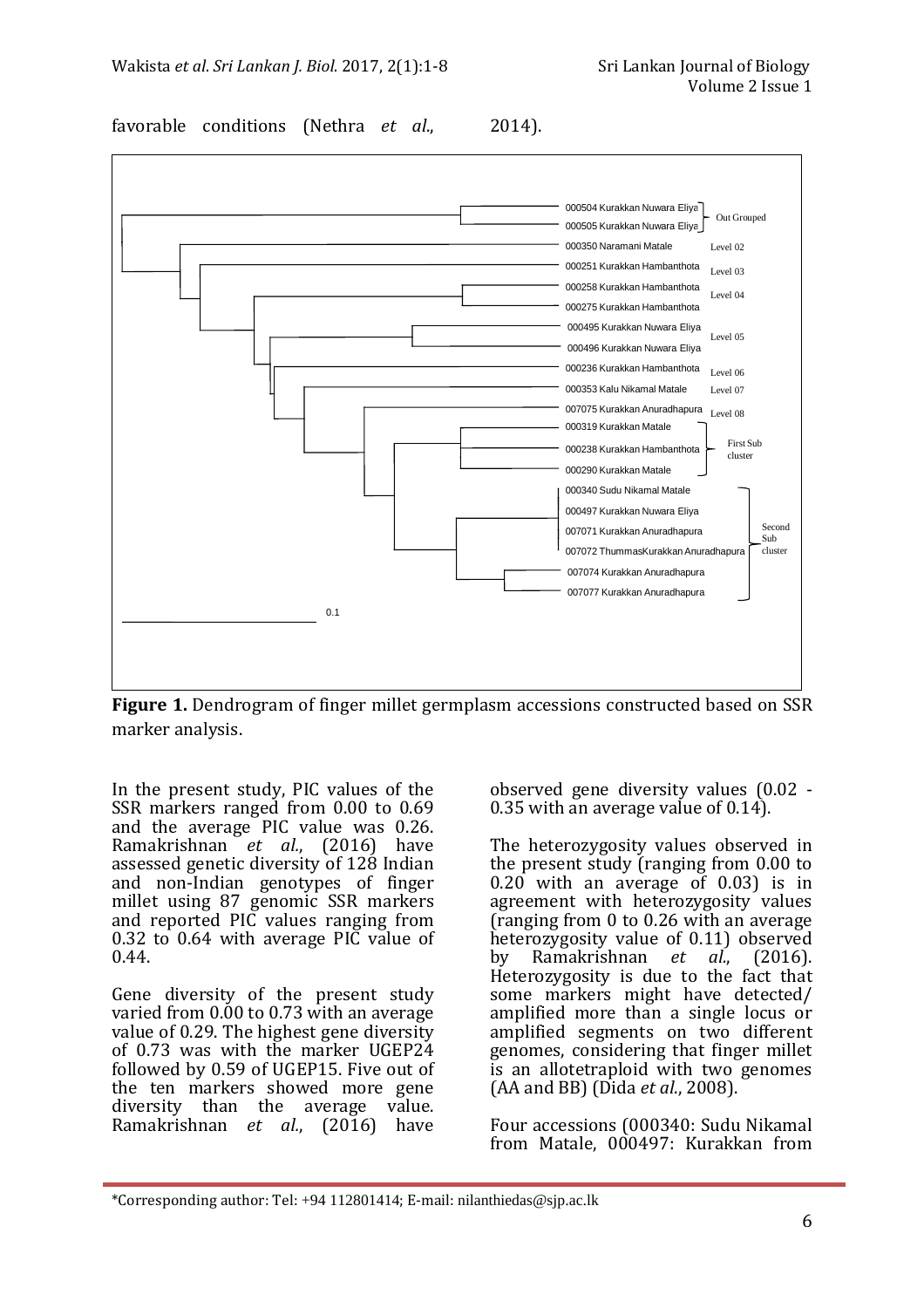Nuwara Eliya, 007071: Kurakkan from Anuradhapura and 007072: Thummas Kurahan from Anuradhapura) showed<br>genetic similarity between them similarity between them irrespectively to the geographical region/district they have been collected. Even though the accessions were selected from four geographically distant districts having contrastingly different environmental conditions, it was not reflected in the clustering pattern, no impact of that was seen in the pattern of clustering. Some of the accessions with the same accession names showed high genetic distances between them (E.g.: 000504 "Kurakkan" from Nuwara Eliya district and 000251 Kurakkan from Hambantota district)<br>where genetic relatedness and relatedness and<br>observed between similarity were accessions with different accession names (E.g.: 000340 "Sudu Nikamal"<br>from Matale district. 000497 district. "Kurakkan" from Nuwara Eliya district). This shows the accession names given in the conservation program also had no impact on the clustering pattern of the accessions and the accessions names are not clear reflections of the genetic makeup of the accessions.

# **5. Conclusion**

l

All the above findings indicate the importance of characterization of the germplasm in identifying their true genetic relationship. Accessions with highest genetic distances identified by the study can be used as potential parents in breeding programs.The accessions identified to be having unique alleles can be conserved as core<br>accessions. The accessions with accessions with different accession names/different locations of collection which were identified to be genetically similar can be considered as duplications occurred in conservation programs. The said two findings can be used to avoid<br>duplications and fine tune the duplications and fine tune the conservation programs of the crop.The study is being continued to assess the genetic diversity of all 249 finger millet germplasm accessions conserved at

PGRC, Gannoruwa with an increased number of SSR markers and with morphological markers, which will lead to findings that assist the conservation and improvement of the crop in a more accurate and broader manner.

## **6. Acknowledgements**

- i. National Science foundation-Grant Number: RG/2011/BT/09
- ii. Plant Genetic Resource Center, Gannoruwa, Sri Lanka
- iii. Department of Botany,<br>University of Sri University Jayawardenepura
- iv. Genetech, No:54, Kithulwatta Road, Colombo 08.

#### **References**

Babu, B.K. (2015) Molecular Marker Technology for Finger Millet Crop Improvement- An under-Utilized, Food and Nutritional, *Aperito Journal of Advanced Plant Biology* **1**: 104.

Barbeau, W.E, Hilu, K.W. (1993) Protein, calcium, iron and amino acid content of selected wild and domesticated cultivars of finger millet, *Plant Foods Human Nutrition and Dietetics* **43**: 97–104.

Dida, M.M., Wanyera, N., Dunn, M.L.H., Bennetzen, J.L., Gale, M.D., Devos, K.M. (2007)<br>The genetic map of finger millet, The genetic map of finger millet, *Eleusinecoracana, Theoretical and Applied Genetics* **114**: 321-332.

Doyle, J.J., Doyle, J.L (1990) Isolation of plant DNA from fresh tissue, *Molecular Ecol*ogy **4**: 129-131.

Liu, K., Muse, M. (2005) Power Marker: An integrated analysis environment for genetic marker analysis, *Bioinformatics* **21**: 2128-2129.

Manyasa, E.O., Tongoona, P., Shanahan, P., Mgonja, M.A, De Villers S. (2015) Genetic diversity in East African finger millet (*Eleusine coracana* (L.) Gaertn.) landraces based on SSR markers and some qualitative traits, *Plant* 

<sup>\*</sup>Corresponding author: Tel: +94 112801414; E-mail: nilanthiedas@sjp.ac.lk